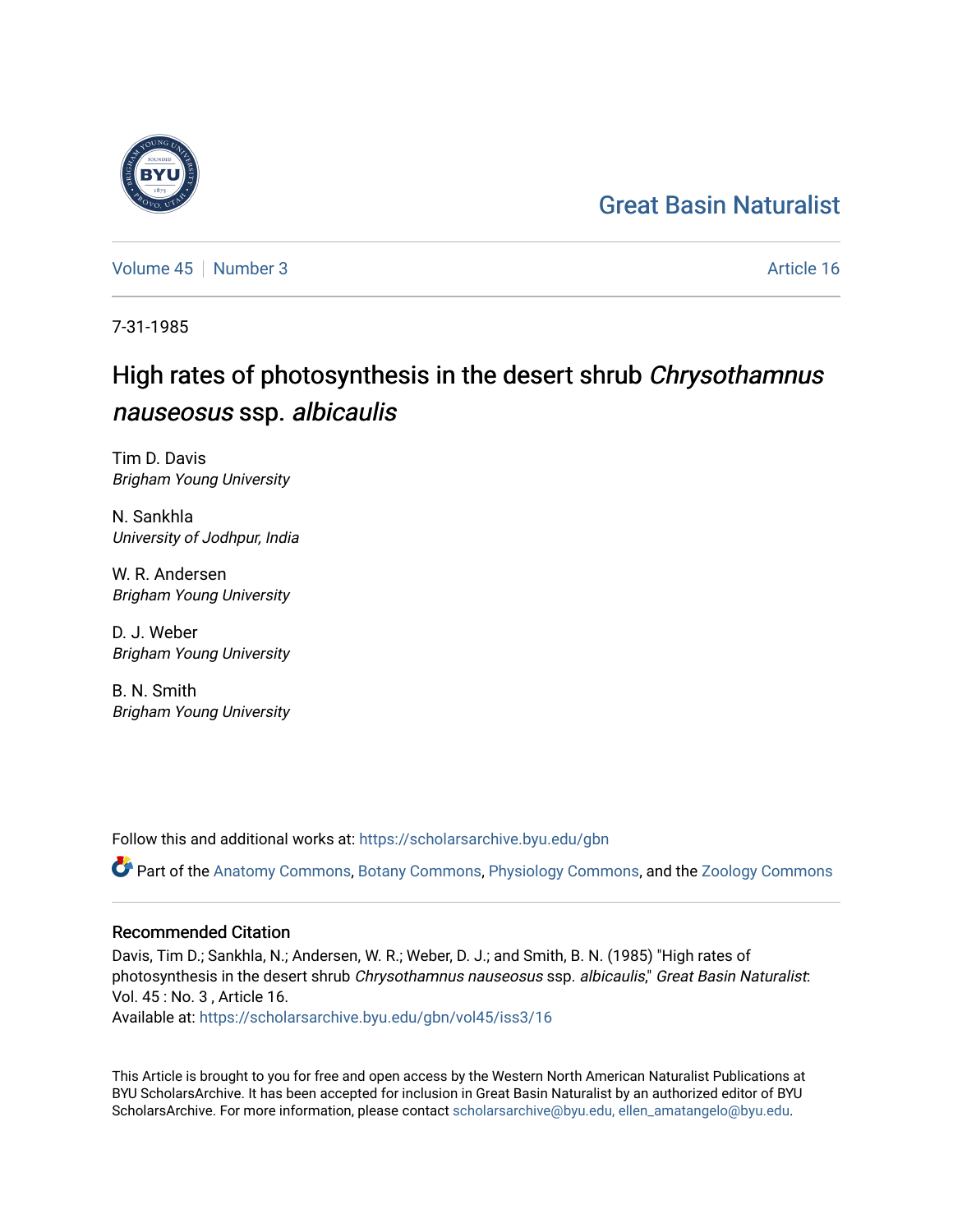## HIGH RATES OF PHOTOSYNTHESIS IN THE DESERT SHRUB CHRYSOTHAMNUS NAUSEOSUS SSP. ALBICAULIS

Tim D. Davis<sup>1</sup>, N. Sankhla<sup>2</sup>, W. R. Andersen<sup>1</sup>, D. J. Weber<sup>1</sup>, and B. N. Smith<sup>1</sup>

ABSTRACT.— Basic aspects of photosynthesis were investigated in white rubber rabbitbrush (Chrysothamnus nauseosus (Pallas) Britt. ssp. *albicaulis*), a common  $C_3$  deciduous shrub native to arid regions of the western U.S. Under favorable field conditions, net photosynthesis (P<sub>n</sub>) ranged from 36 to 73 mg  $CO_2 \cdot dm^{-2}$  hr<sup>-1</sup>, which is relatively high for a woody species. The leaves from the actively growing flowering shoots exhibited higher  $P_n$  than those on the vegetative shoots.  $P_n$  also varied according to the age of the leaves and the location of the plants.  $P_n$  did not light saturate even at quantum flux densities (QFD) equivalent to full sunlight. The light compensation point was relatively high (ca  $100 \mu$ mol  $m^{-2} \cdot S^{-1}$ ), perhaps due to the presence of a tomentose vestiture on the leaf surface. At high QFD's, the stomatal conductance was high (ca 520 mmol  $m^2 \cdot s^{-1}$ ) for a woody species. RUBP-carboxylase content of the leaves ranged from 20 to 22 mg per gram F.W., which is similar to that found in most  $C_3$  crop species. These results suggest that rabbitbrush is able to maintain high rates of  $P_n$ , at least under nonstressed conditions.

The genus Chrysothamnus (rabbitbrush) consists of deciduous subshrubs or shrubs en demic to western North America in open plains, valleys, foothills, and mountains (McArthur et al. 1979). Like other species of the genus, Chrysothamnus nauseosus (Pallas) Britt. (rubber rabbitbrush) is an excellent plant for soil stabilization because of its deep roots, heavy litter, and ability to establish on severe sites. It can grow in the cold deserts of the Colorado plateau, the Great Basin plateau, and the warm deserts of the south western U.S. In fact, Chrysothamnus is able to survive and grow vigorously from Mexico to Canada, an area that represents a very wide range of environmental conditions.

Recently there has been arenewed surge of interest in rabbitbrush as a nontraditional source of rubber. Acquisitions containing up to 6% rubber per unit dry weight have been reported (Ostler 1980). As a part of an on-going project on the potential of Chrysothamnus as a rubber source, we became interested in evaluating factors controlling rubber production. Very little information is available on the photosynthetic potential and physiological characterization of rabbitbrush. This paper describes some basic aspects of the photosynthetic characteristics of this potentially important plant.

# Materials and Methods

For initial experiments, rates of net photosynthesis  $(P_n)$  were measured during September and October 1984 on vigorous, healthy, white rubber rabbitbrush plants growing in the Range Plant Garden at Brigham Young University (elevation approximately 1500 m) using the in situ CO, depletion technique (Ehleringer and Cook 1980). The cuvette was clamped onto the shoots for  $45$  sec. The  $CO<sub>2</sub>$ analysis system consisted of a Beckman 865 Infrared Analyzer through which  $N_2$  gas was flowing. Samples were injected into the gas stream, and sample peaks were printed out by a Hewlett-Packard Model 3390-A Reporting Integrator. The rate of CO<sub>2</sub> exchange was calculated from the CO<sub>2</sub> depletion rate based on the chamber volume, using the ideal gas equation. Plants were about three years old and had been irrigated periodically throughout the summer. For comparative purposes,  $P_n$  was also measured on healthy, vigorous plants of several additional woody species growing under similar enxironmental conditions.  $P_n$  was also measured on rabbitbrush plants growing on three native sites in Utah County, Utah. These plants had received considerable rainfall about five days prior to measurement. Rates of  $P_n$  were expressed on leaf area, dry weight, and chlorophyll bases. Leaf

 $^{1}$ College of Biological and Agricultural Sciences, Brigham Young University, Provo, Utah 84602 <sup>2</sup>Permanent address: Department of Botany, University of Jodhpur, India.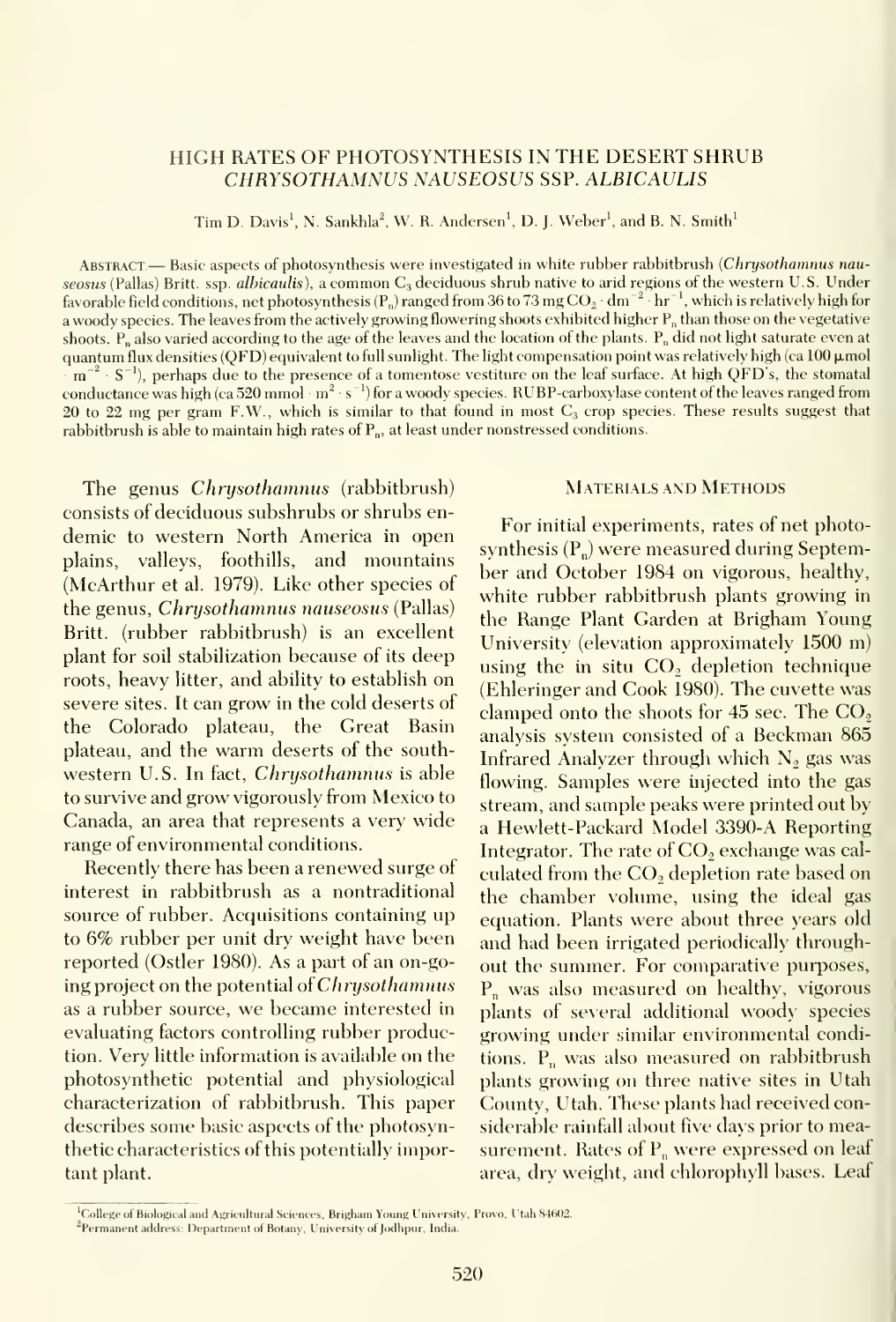area was determined using Li-Cor model LI- 3000 and LI-3100 area meters. Because of the narrowness of rabbitbrush leaves, it was found that the LI-3000 area meter underestimated leaf area by 45%. Hence leaf area data obtained by the LI-3000 area was multiplied by 1.82 to correct for this error. Chlorophyll content was determined using the method of Lichtenthaler et al. (1982), and the dry weights were determined by oven drying at 70 C for at least <sup>16</sup> hours.

To determine the response of rabbitbrush  $P_n$  to light, shoots from plants growing in the Range Plant Garden were excised under water and placed in an open gas exchange system as described in detail by Ehleringer (1983). Shoots were first exposed to a quantum flux density (QFD) of 2650  $\mu$ mol · m<sup>-2</sup> · S<sup>-1</sup>. The QFD was then lowered in steps down to <sup>80</sup>  $\mu$ mol m<sup>-2</sup> S<sup>-1</sup>. Shoots remained at a given QFD until <sup>a</sup> stable photosynthetic rate was achieved (usually about 45 min.). Leaf temperature was held constant at  $25$  C, and  $CO<sub>2</sub>$ concentration was about  $350 \mu l \cdot l^{-1}$  during the measurements. Stomatal conductance and in tercellular CO<sub>2</sub> concentrations were calculated as described previously (Ehleringer 1983).

For enzyme assays, fully expanded leaves were collected from young vigorous shoots. One-gram samples were each ground in 5 ml buffer (0.1 M Tris-Cl, pH 8.2 (25 C), <sup>20</sup> mM MgCl<sub>2</sub>, 4 mM ethylendiaminetetraacetic acid, <sup>4</sup> mM dithiothreitol, and 5% acid and deionized H<sub>2</sub>O-washed polyvinylpolypyrrolidone (Sigma). Assay and activation of ribulose bis phosphate carboxylase (RuBPCase) followed the method of Lorimer et al. (1977). Concentration of  $NAH^{14}CO_3$  was 10 mM in the activation and assay media. Concentration of ribulose-1,5-bisphosphate was a 0.4 mM with MgCl<sub>2</sub> at 20 mM in the activation and assay media. Determination of amount of enzyme followed the Beckman Model-E ultracentrifuge method of Andersen et al. (1970) using the Schlieren optical system at a bar angle of  $50^\circ$ . Amount of enzyme as mg  $\cdot$  ml<sup>-1</sup> extract was determined by dividing the  $15\times$  magnified area of the Schlieren peak by a factor of 4.107.

For scanning electron microscopy (SEM), leaf tissue was fixed in glutaraldehydeacrolein (Hess 1966). After dehydration to



Fig. 1. Response of net photosynthesis  $(P_n)$ , stomatal conductance  $(gH<sub>2</sub>O)$ , and intercellular  $CO<sub>2</sub>(C<sub>i</sub>)$  of rabbitbrush to incident quantum flux.

acetone, tissue was critical-point dried and sputter coated with gold.

### **RESULTS**

White rubber rabbitbrush consistently ex hibited high  $P_n$  rates for a woody species (Fig. 1; Tables 1-4). Rates obtained with intact shoots in the field using the CO, depletion technique compared favorably with those obtained with excised shoots in the open gas exchange system. On <sup>a</sup> leaf area basis, the P^ in this plant was considerably higher than that of the other woody  $C_3$  species (Table 1). Even on a dry weight basis, the  $P_n$  in rabbitbrush equaled that of Atriplex canescens, a  $C_4$  species, and was nearly twofold or more than that of the other  $C_3$  species. When calculated on chlorophyll basis, only the  $C_4$  A. canescens exhibited a higher  $P_n$  rate than that of rabbitbrush. The  $P_n$  rates in plants growing on the nonirrigated native sites were found to be somewhat lower than those recorded for the plants maintained at the Range Plant Garden (Table 2).

In rabbitbrush the stem is also photosynthetic, and leaf senescence progresses acropetally. To assess the contribution of stem photosynthesis in overall  $P_n$  as well as to evaluate the role of leaf senescence, additional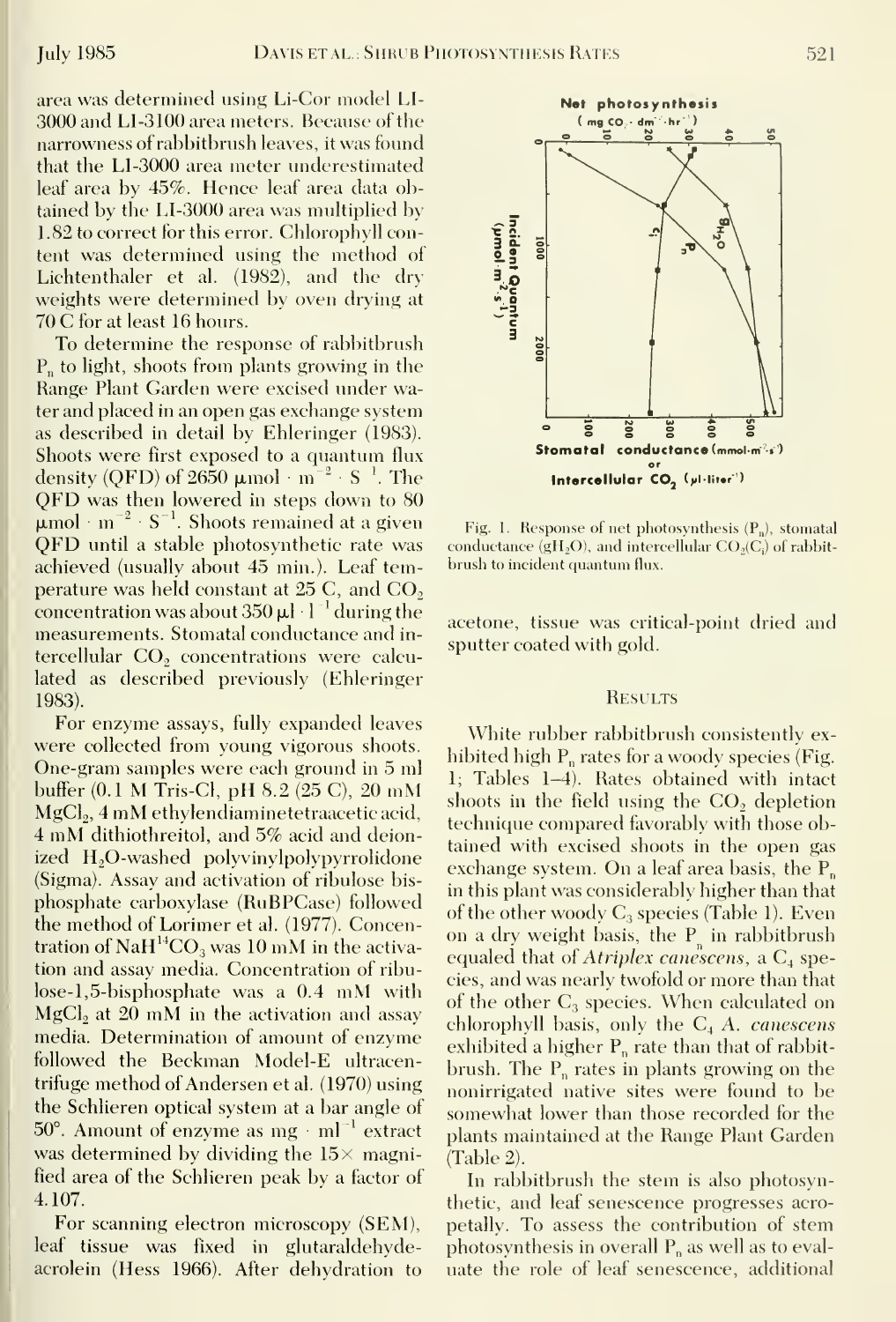TABLE 1. Net photosynthetic rates (P<sub>n</sub>) of Chrysothamnus nauseosus ssp. albicaulis and six other woody species under similar environmental conditions. All plants were growing outdoors under irrigated conditions except for A. tridentata, which was measured on a native site after a heavy rainfall. Plus/minus values indicate standard of error of the mean  $(n = 4)$ .

|                      | $P_n$          |                |                                                                                                                                                                                                             | Environmental<br>conditions |                        |
|----------------------|----------------|----------------|-------------------------------------------------------------------------------------------------------------------------------------------------------------------------------------------------------------|-----------------------------|------------------------|
| <b>Species</b>       |                |                | mgCO <sub>2</sub> dm <sup>-2</sup> hr <sup>-1</sup> mgCO <sub>2</sub> g <sup>-1</sup> D.W. hr <sup>-1</sup> mgCO <sub>2</sub> mg <sup>-1</sup> Ch1 hr <sup>-1</sup> (µmol.m <sup>-2</sup> s <sup>-1</sup> ) | <b>OFD</b>                  | Temp.<br>$(^{\circ}C)$ |
| Chrysothamnus        |                |                |                                                                                                                                                                                                             |                             |                        |
| nauseosus            | $45.9 \pm 1.2$ | $31.3 \pm 1.8$ | $5.9 \pm 0.3$                                                                                                                                                                                               | 1050                        | 20                     |
| Acer saccharinum     | $16.8 \pm 1.9$ | $21.0 \pm 2.4$ | $6.4 \pm 0.7$                                                                                                                                                                                               | 1700                        | 24                     |
| Artemisia cana       | $26.8 \pm 2.9$ | $17.4 \pm 2.3$ | $3.1 \pm 0.4$                                                                                                                                                                                               | 1150                        | 20                     |
| Artemisia tridentata | $30.0 \pm 3.8$ | $13.9 \pm 1.0$ | $5.3 \pm 0.4$                                                                                                                                                                                               | 1600                        | 26                     |
| Atriplex canescens   | $55.8 \pm 2.7$ | $30.2 \pm 2.0$ | $8.3 \pm 0.6$                                                                                                                                                                                               | 1050                        | 20                     |
| Ephedra viridis      | $-$ *          | $5.2 \pm 0.5$  | $3.7 \pm 0.4$                                                                                                                                                                                               | 1600                        | 20                     |
| Malus domestica      |                |                |                                                                                                                                                                                                             |                             |                        |
| "Red Delicious"      | $23.1 \pm 2.1$ | $18.9 \pm 1.7$ | $4.0 \pm 0.4$                                                                                                                                                                                               | 1800                        | 26                     |

\*This species has photosynthetic stems and bears no leaves. Hence P<sub>n</sub> on a leaf area basis was not calculated

TABLE 2. Net photosynthesis by Chrysothamnus nauscosus at three native locations in Utah County, Utah. Plus/minus values indicate standard error of the mean  $(n-4)$ . All measurements made at QFD of 1800  $\mu$ mol·m<sup>-2</sup>·s<sup>1</sup> and on nonflowering shoots.

|                                                                                                          | $P_n$             |                                          |  |
|----------------------------------------------------------------------------------------------------------|-------------------|------------------------------------------|--|
| Location                                                                                                 | $mgCO2 dm-2 hr-1$ | $mg CO_s$ g <sup>-1</sup> D.W. $hr^{-1}$ |  |
| 1. Provo Canvon—partially shaded,<br>southern slope, near Provo River<br>$(\text{temp.} - 20 \text{ C})$ | $39.5 \pm 4.3$    | $42.0 \pm 4.6$                           |  |
| 2. Provo Canyon-open field, flat, full<br>$sum (temp - 20 C)$                                            | $36.1 \pm 2.1$    | $28.7 \pm 1.6$                           |  |
| 3. Mouth of Rock Canvon-slight<br>western slope, full sun (temp. $-26$<br>$\mathcal{C}$                  | $40.9 \pm 2.2$    | $28.6 \pm 1.6$                           |  |

TABLE 3. Net photosynthesis rates  $(P_n)$  of nonflowering and flowering shoots of Chrysothamnus nauseosus with and without leaves. Plus/minus values indicate standard error of the mean  $(n - 5)$ .

| Shoot type                   | $mgCO$ , dm <sup>2</sup> hr <sup>1</sup> | $mgCO2 g-1D.W. hr-1$ | $mgCO, gCh1^{-1}hr^{-1}$ |
|------------------------------|------------------------------------------|----------------------|--------------------------|
| Nonflowering, leaves intact  | $54.3 \pm 3.7$                           | $45.2 \pm 3.1$       | $10.5 \pm 0.7$           |
| Flowering, leaves intact     | $73.3 \pm 6.7$                           | $61.5 \pm 5.6$       | $16.8 \pm 1.5$           |
| Nonflowering, leaves removed | $\overline{\phantom{a}}$                 | $3.1 \pm 1.2$        | $2.7 \pm 1.0$            |
| Flowering, leaves removed    | _                                        | $4.7 \pm 1.6$        | $4.3 \pm 1.5$            |

TABLE 4. Net photosynthesis of the terminal 10 cm and the adjacent 10 cm below Chrysothamnus nauseosus shoots. Plus/minus values indicate standard error of the mean  $(n = 4)$ . Environmental conditions during measurement: QFD 1700  $\mu$  mol·m<sup>2</sup> s<sup>-1</sup>, Temp. = 20 C.

| Shoot location                           |                                            |                      |                                           |  |
|------------------------------------------|--------------------------------------------|----------------------|-------------------------------------------|--|
|                                          | $mgCO$ , dm <sup>-2</sup> hr <sup>-1</sup> | $mgCO2 g-1D.W1 hr-1$ | $mg$ mgCh1 <sup>-1</sup> hr <sup>-1</sup> |  |
| Upper 10 cm<br>Section between 10 and 20 | $48.2 \pm 8.2$                             | $28.1 \pm 4.6$       | $9.2 \pm 1.3$                             |  |
| cm below apex                            | $28.4 \pm 7.2$                             | $13.9 \pm 4.8$       | $6.8 \pm 2.3$                             |  |

measurements of  $P_n$  were undertaken. The results indicate that stem  $P_n$ , on a dry weight<br>basis, was only about 7% of that observed for leaves on both flowering and nonflowering shoots (Table 3). Leaves on flowering shoots at anthesis exhibited about a 35% higher P<sub>n</sub> than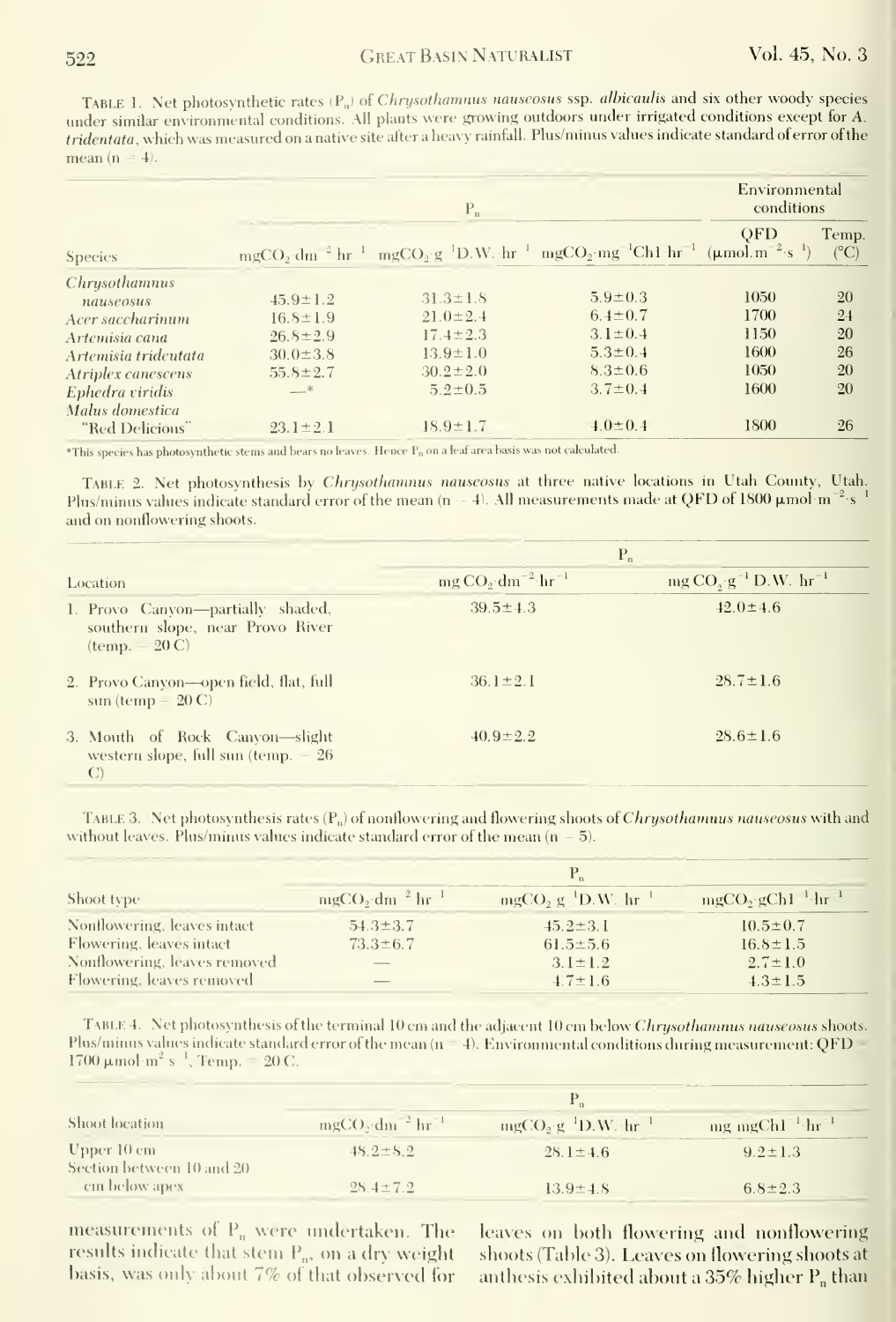

Fig. 2. Scanning electron micrograph of rahbitbrush leaf surface (X300) showing pubescence. Arrows point to stomata(s).

the leaves on nonflowering shoots on the same plant.

Results relating to the effect of leaf senes cence on  $P_n$  are presented in Table 4. The leaves on the terminal 10 cm of rahbitbrush shoots exhibited a  $P_n$  rate that was about twofold higher that observed on the same shoots just 10 cm below the terminal section that had senescing leaves.

In this plant  $P_n$  did not light saturate at QFD's near full sunlight (Fig. 1). The light compensation point was also found to be rela tively high (ca  $100 \mu$  mol  $m^{-2} \cdot S^{-1}$ ). A SEM of the leaf surface revealed that rahbitbrush leaves are covered with a dense pubescence (Fig. 2). High  $P_n$  rates in rabbitbrush were accompanied by high stomatal conductance values (Fig. 1). The intercellular  $CO<sub>2</sub>$  concentrations in rahbitbrush leaves were similar to those found in other  $C_3$  drought-deciduous shrubs that exhibit high  $P_n$  and stomatal conductance (Ehleringer and Bjorkman 1978, Comstock and Ehleringer 1984).

RuBPCase content and catalytic activities at  $V_{\text{max}}$  were measured for separate extractions of six samples of fully expanded leaves from activelv growing shoots. Amount of RuBP-Case was  $21 \pm 1.25$  mg · g<sup>-1</sup> F.W., 12.93  $\pm$ 0.74 mg  $\cdot$  mg<sup>-1</sup> chlorophyll, and  $1.07 \pm 0.06$  $mg \cdot cm^{-2}$  leaf area. The catalytic activities of RuBPCase at  $V_{\text{max}}$  levels of substrate were  $712$  $\pm$  96 nmol  $^{14} \text{CO}_2 \cdot \text{mg}^{-1}$  enzyme  $\cdot$  min $^{-1}$ , 9.66  $\pm$  0.87  $\mu$ mol  $^{14}CO_2 \cdot mg^{-1}$  chlorophyll  $\cdot$  min $^{-1}$ , and 761  $\pm$  102 nmol <sup>14</sup>CO<sub>2</sub> · cm<sup>-2</sup> · min<sup>-1</sup>.

#### **Discussion**

Desert ecosystems are inhabited by a variety of plant life forms including ephemerals, drought-deciduous and desiccation-tolerant evergreen shrubs and herbaceous perennials (Walter and Stadelmann 1974, Ehleringer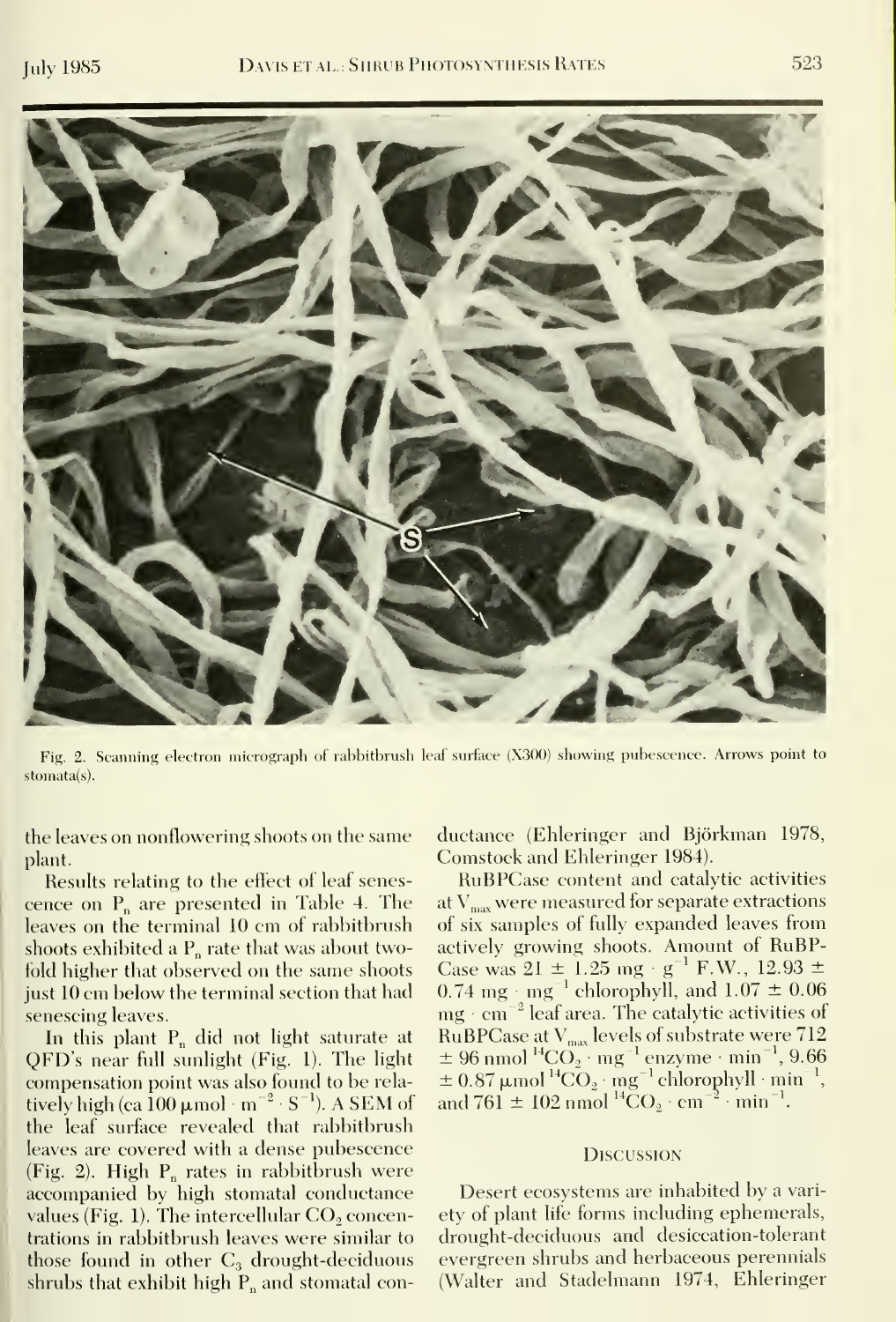and Mooney 1983). Moisture stress is a continual limiting factor for the photosynthetic process in most desert plants. Therefore, it is not surprising to note that desert plants adapt the photosynthetic apparatus to desiccation tolerance and/or drought avoidance. It ap pears that white rubber rabbitbrush has re sorted to drought avoidance in its photosynthetic adaptation. Like ephemerals (Mooney et al. 1976), this deciduous shrub is able to maintain high rates of  $P_n$  during nonstress periods. In fact, the rates of  $P_n$  exhibited by rabbitbrush were found to be similar to those observed in well-watered, drought-deciduous shrubs of warm deserts that typically exhibit very high  $P_n$  rates for woody species (Ehleringer and Mooney 1983). The rates of  $P_n$  in rabbitbrush even compared well with those found in many herbaceous  $C_3$  crop species (Leopold and Kriedemann 1975). Rates of  $P_n$ were particularly high in flowering shoots at anthesis. The reason for this is not clear, but the presence of reproductive sinks is known tostimulate  $P_n$  in at least some plants (Milthorpe and Moorby 1974).

The higher amounts of RuBPCase per unit leaf area in rabbitbrush could also be a signifi cant factor contributing to high rates of  $P_n$  in this species. In seedling leaves of Pisum sativum and in fully expanded leaves of Medicago sativa, the estimated amounts of RuBPCase were 11 and 21 mg  $\cdot$  g  $^{1}$  F.W.,  $\frac{pm}{mL}$ respectively (Gordon et al. 1978, Meyers et al. 1982). Thus, on a fresh weight basis, the amount of enzyme in rabbitbrush leaves is similar to that found in  $C_3$  crop species. Based upon mass of enzyme per unit leaf area, however, RuBPCase in rabbitbrush is relatively high  $(1.07 \text{ mg} \cdot \text{cm}^{-2})$ . Some of the highest amounts of this enzyme on a leaf area basis  $(0.5 \text{ mg} \cdot \text{cm}^{-2})$  for C<sub>3</sub> species have been measured in desert winter annuals (Seemann et al. 1980). Depending upon leaf age, RuBPCase amounts in soybean were  $0.1$  to  $0.4$  mg  $\cdot$  cm  $^{-2}$   $=$  bru (Wittenbach et al. 1980). Similarly, in fully expanded leaves of spinach the amount of this enzyme was 0.3 mg cm<sup>-2</sup> (Seemann and Berry 1981). The amount of RuBPCase on a leaf area basis measured inour study of rabbit brush exceeds the extremes of these values by more than twofold. However, on the bases of chlorophyll or fresh weight, rabbitbrush val ues are similar to those in other  $C_3$  species.

The carboxylation activities for rabbitbrush per mg RuBPCase or per mg chlorophyll are also similar to that found in other  $C_3$  species (Koivuniemi et al. 1980, Seemann et al. 1980, Seemann and Berry 1981). However, car boxylation activities in rabbitbrush at  $V_{\text{max}}$ were high on a leaf area basis compared to other  $C_3$  species showing high RuBPCase activities per unit leaf area (Mooney et al. 1976).

Among the different desert life forms, the highest photosynthetic rates and leaf conductances have been recorded for ephemerals (Mooney et al. 1976, Mooney and Ehleringer 1978, Ehleringer et al. 1979). Some of the drought-deciduous shrubs and herbaceous perennials, which are active for somewhat longer periods than ephemerals, also have high P<sub>n</sub> rates (Ehleringer and Björkman 1978). High P<sub>n</sub> rates in rabbitbrush were also accompanied by high stomatal conductance. However, it should be pointed out that these high conductance values were measured on well watered plants. Under more dry native conditions, such high values may not be observed. Even the intercellular  $CO<sub>2</sub>$  concentrations in rabbitbrush leaves were found to be similar to  $C_3$  drought-deciduous shrubs, which exhibit high  $P_n$  and high stomatal conductance (Ehleringer and Mooney 1983).

brush is that it is not light saturated at  $\rm QFD's$  .  $\Box$ Leaves of many desert plants are pubescent. The presence of pubescence not only modulates leaf spectral characteristics and leaf boundary layer resistance, but it also reduces leaf absorptance resulting in reduced heat load, lower leaf temperatines, and lower transpiration rates (Ehleringer and Bjorkman 1978, Ehleringer and Mooney 1978) and may have adaptive significance. In rabbitbrush the shoot is covered with a green, yellow-green, gray-green to white, feltlike tomentum, and the leaves are clothed with a tomentose vesti ture. A characteristic feature of  $P_n$  in rabbitnear full sunlight. In addition, the light compensation point is relatively high. Similar responses of  $P_n$  to light have also been recorded in some  $C_3$  species native to the Sonoran desert (Ehleringer and Bjorkman 1978). In Encelia farinosa, the high light saturation point has been attributed to the pubescent nature of the leaf surface. It is likely that the nonsaturation of  $P_n$  at near full sunlight and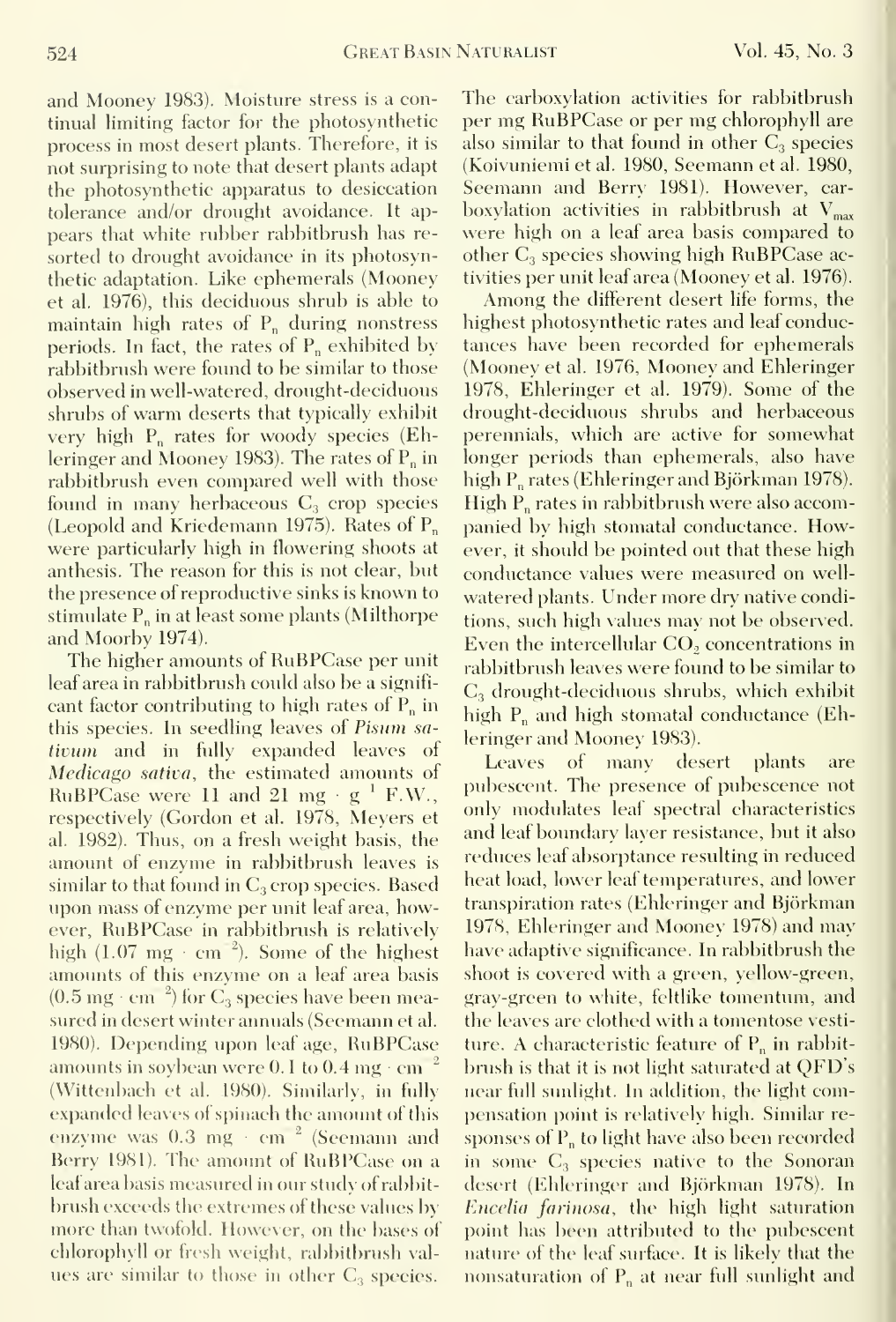the high hght compensation point in rabhit brush is due to its tomentose vestiture.

In conclusion, this study indicates that rabbitbrush is capable of maintaining high photosynthetic rates during nonstress periods. Thus, at least under favorable environmental conditions, a potential exists for high rates of dry matter accumulation per unit of biomass. The extent to which the dry matter production can be partitioned into rubber as well as an elucidation of the factors promoting rubber production should be a worthwhile subject for future investigation. It will also be of interest to determine how  $P_n$  responds on a seasonal basis to water stress and other environmental parameters.

### **ACKNOWLEDGMENTS**

Gratitude is expressed to J. Ehleringer and J. Comstock (University of Utah) for their helpful comments and the use of their open gas exchange system. We also express appreciation to W. M. Hess (Brigham Young University) for the SEM of the rabbitbrush leaf surface. This research was supported in part by a grant from Brigham Young University.

### Literature Cited

- Andersen, W R., G F. Wildner. and R. S. Griddle. 1970. Ribulose diphosphate carboxylase III. Al tered forms of ribulose diphosphate carboxylase from mutant tomato plants. Arch. Biochem. and Biophys. 137:84-90.
- Comstock, J, and <sup>J</sup> Ehleringer. 1984. Photosynthetic responses to slowly decreasing leaf water potentials in Encelia fruitescens. Oecologia 61:241-248.
- EHLERINGER, J. 1983. Ecophysiology of Amaranthus palmeri, a sonoran desert summer annual. Oecologia 57:107-112.
- Ehleringer,]., AND O. BjORKMAN. 1978. A comparison of photosynthetic characteristics of Encelia species possessing glabrous and pubescent leaves. Plant Physiol. 62:185-190.
- EHLERINGER, J., AND C. S. COOK. 1980. Measurements of photosynthesis in the field: utility of the  $CO<sub>2</sub>$  depletion technique. Plant, Cell, and Environment 3:479-482.
- Ehleringer, J., and H. A. Mooney. 1978. Leaf hairs: effects on physiological activity and adaptive value to a desert shrub. Oecologia 37:183-200.
	- 1983. Productivity of desert and mediterranean climate plants. Pages  $205-231$  in O. L. Lange, P. S. Nobel, G. B. Osmond, and H. Ziegler, eds.. Encyclopedia ofplant physiology. Vol. 120. Springer-Verlag, Berlin.
- EHLERINGER, J., H. A. MOONEY, AND J. A. BERRY. 1979. Photosynthesis and microclimate of Camissonia claviformis, a desert winter annual. Ecology 60:280-286.
- GORDON, K. H. J., M. B. PEOPLES, AND D. R. MURRAY. 1978. Aging-linked changes in photosynthetic ca pacity and in fraction I protein content of the first leaf of pea Pisum sativum L. New Phytol. 81:35-42.
- Hess, W. M. 1966. Fixation and staining of fungus hyphae and host plant root tissues for electron microscopy. Stain Technology 41:27-35.
- Koivuniemi, P M., N. E. Tolbert, and P.S. Carlson. 1980. Ribulose-1,5-bisphosphate carboxylase/oxygenase and polyphenol oxidase in the tobacco mutant su/SU and three green revertant plants. Plant Physiol. 65:828-833.
- Leopold, A. C, and P.E Kriedemann. 1975. Plant growth and development. McGraw-Hill, New York.
- LICHTENTHALER, H. K., T. J. BACK, AND A. R. WELLBURN. 1982. Cytoplasmic and plastidic isoprenoid compounds of oat seedlings and their distinct labelling from <sup>14</sup>C- mevalonate. Pages 489-500 in J. F. Winternans, G. M. Kuiper, and P. J. G. Kuiper, eds.. Biochemistry and metabolism of plant lipids. El sevier Biomedical Press, Amsterdam.
- LORIMER, G. H., M. R. BADGER. AND T. J. ANDREWS. 1977. D-ribulose-1,5-bisphosphate carboxylase-oxygenase: improved method for the activation and as say of catalvtic activities. Anal. Biochem. 78:66-75.
- MCARTHUR, E. D., A. C. BLAUER, A. P. PLUMMER, AND R. Stevens. 1979. Characteristics and hybridization of important intermountain shrubs. III. Sunflower family. USDA Forest Service Research Paper lNT-220, U.S Dept. of Agriculture.
- MEYERS, S. P., S. L. NICHOLD, G. R. BAER, AND W. T MOLIN. 1982. Ploidy effect in isogenic populations of alfalfa. I. Ribulose-1,5-bisphosphate carboxylase, soluble protein, chlorophyll and DNA in leaves. Plant Physiol. 70:1704-1709.
- Milthorpe, F. L., and J. Moorby. 1974. An introduction to crop physiology. Cambridge Press.
- Mooney, H. A., and J. R. Ehleringer. 1978. The carbon gain benefits of solar tracking in a desert annual. Plant Cell Environ. 1:307-311.
- MOONEY, H. A., J. E. EHLERINGER, AND J. A. BERRY. 1976. High photosynthetic capacity of a winter annual in Death Valley. Science 194:322-324.
- Ostler, W. K. 1980. Selection of acquisitions of Chrysothamnus for rubber production. Native Plants Inc., Salt Lake City. NSF Report.
- SEEMAN, J. R, AND J. A. BERRY. 1981. Interspecific differences in the kinetic properties of RuBP carboxylase protein. Carn. Inst. Yr. Bk. 81:78-83.
- SEEMAN, J. R., J. M. TEPPERMAN, AND J. A. BERRY. 1980. The relationship between photosynthetic perfor mance and levels and kinetic properties of RuBP carboxylase oxygenase from desert winter annuals. Carn. Inst. Yr. Bk. 80:67-72.